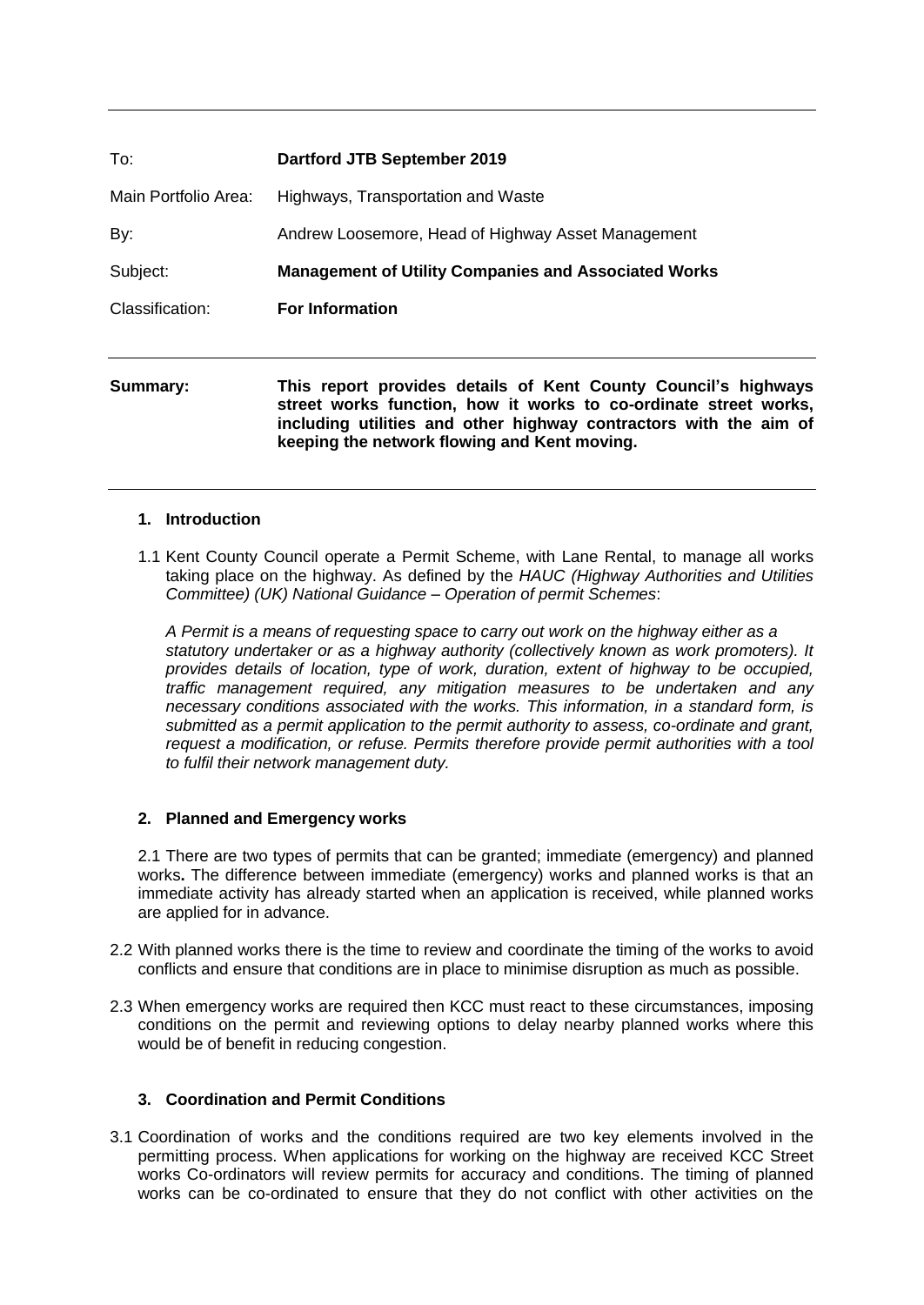highway network. The traffic sensitivity of the location and whether it is part of the Kent Lane Rental Scheme can also be considered so that the disruption is minimized.

- 3.2 The proposed traffic management would be reviewed and if needed mitigation conditions would be implemented to prevent traffic flows being impeded. The duration of the works will be considered to ensure that it is a reasonable period to allow works to be completed.
- 3.3 When an Immediate works application is received, consideration will be given to whether a planned activity will need to be delayed until the emergency works have been completed, or if it is possible for any works in progress, to be cleared or have additional conditions added to alleviate any clashes. As the works are already in progress KCC cannot refuse this type of application but can still challenge the duration to reduce days of disruption if possible.
- 3.4 The range of condition types available are; Date Constraints, Time Constraints, Out of Hours Work, Material and Plant Storage, Road Occupation Dimensions, Traffic Space Dimensions, Road Closure, Light Signals and Shuttle Working, Traffic Management Changes, Work Methodology, Consultation; and Publicity, Environmental and Local.

## **4. Public Engagement**

- 4.1 It is the Works Promoters responsibility to carry out consultation ahead of any Major works. KCC expect them to contact businesses, residents, bus companies and Parish Councils affected. They should erect advanced warning signs two weeks ahead of any planned road closure and they may also do this for sites with significant traffic management. As part of the Temporary Traffic Regulation Order process, interested parties are notified ahead of the works.
- 4.2 It is possible for KCC to impose requirements for Consultation and Publicity as a condition of the permit and delay commencement until the required consultations have taken place.
- 4.3 During any works there must be an information board displayed on site, with details of the contractor carrying out the works, the utility company and an emergency contact number. Displaying the correct permit number is also a requirement.

### **5 Monitoring and Inspections**

- 5.1 KCC Street works Inspectors carry out several inspections at various stages of works. Cat A for Works in Progress, Cat B for works completed up to 6 months old and Cat C for reinstatements nearing the end of their guarantee.
- 5.2 While the works are in progress, they will carry out inspections to ensure;
	- The site is set up safely in accordance with the Code of Practice for Safety at Street Works and Road Works.
	- The excavation and activity in the works area are safe.
	- Reinstatements are being carried out in compliance with the Specification for the Reinstatement of Openings in the Highway (SROH).
	- Permit conditions are being met.
	- They will also record whether the works are progressing at a reasonable speed (are there operatives on site).
- 5.3 Once works have been competed the reinstatement will be guaranteed by the works promoter for 2 years where the reinstatement depth is <1.5m or 3 years when the depth is >1.5m. If the reinstatement fails to meet the requirements of the SROH then the works promoter must return to carry out remedial works at their own expense.
- 5.4 The Code of Practice for Inspections allows Highway Authorities to use their Streetworks Register to select a random sample of utility works for inspection, at the various stages. The level of this sample is set at 10% of permits in each of the 3 age categories, (10% Cat A + 10% Cat B + 10% Cat C). The cost of these sample inspections is recharged to the utilities.